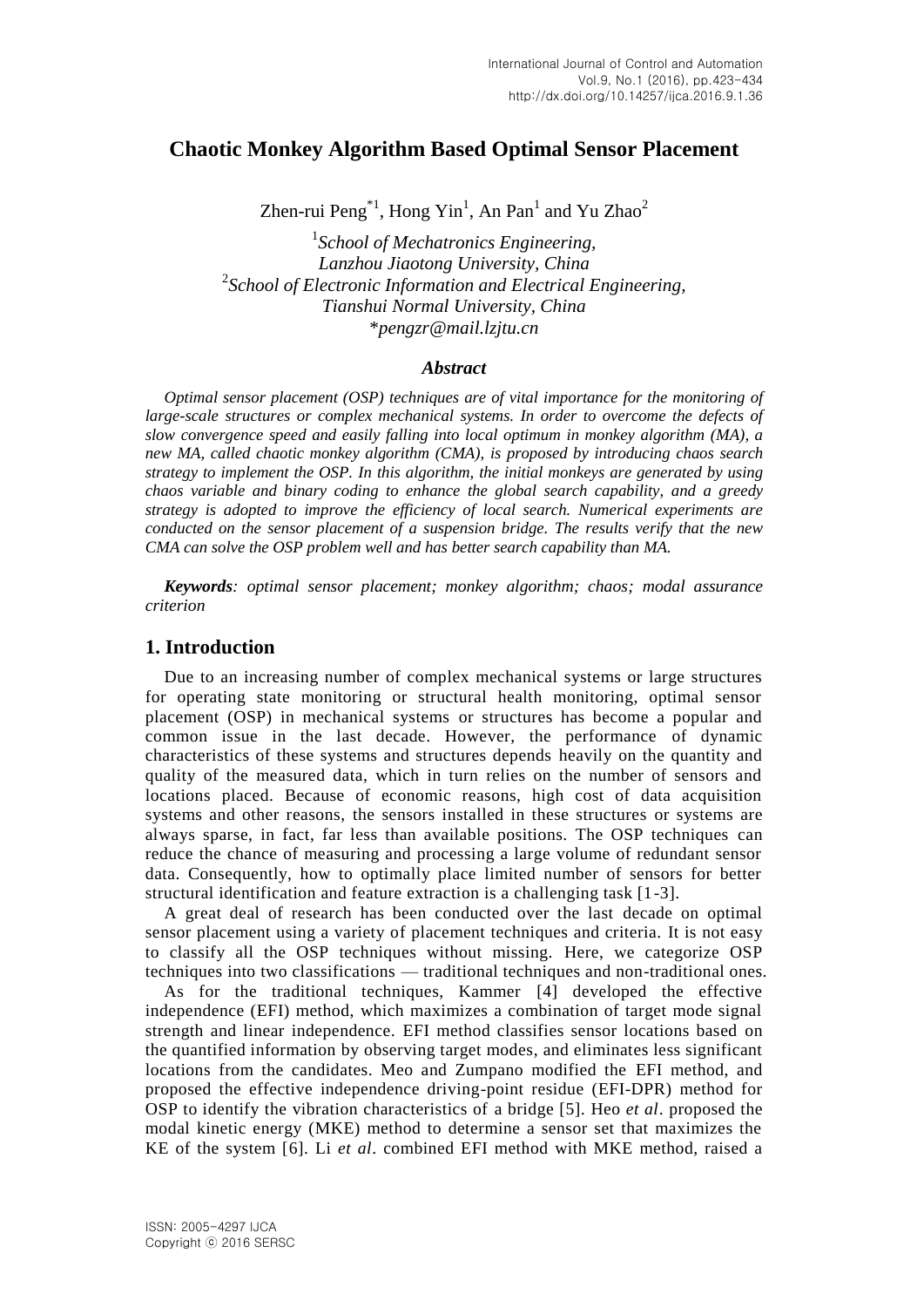quick EFI method by QR decomposition, and demonstrated the connection between EFI and MKE on the I-40 Bridge [7].Carne and Dohrmann used the correlation of target mode shapes and defined the sensor set that minimizes the off-diagonal term of correlation matrix [8]. Papadimitriou *et al*. introduced the information entropy norm as a measure that best corresponds to the objective of structural testing which is to minimize the uncertainty in the model parameter estimates [9]. Lim employed the method based on a given rank for the system observability matrix that satisfies modal test constraints to determine sensor locations [10].

The non-traditional techniques mainly include some powerful heuristic and meta heuristic techniques motivated by physics and biology, e.g. genetic algorithm (GA), simulated annealing, tabu search, monkey algorithm, particle swarm optimization, etc. [11]. Liu *et al*. introduced an improved genetic algorithm to find the optimal sensors placement for spatial lattice structure [12]. Yi *et al*. developed an improved genetic algorithm, called generalized genetic algorithm (GGA), to explore optimal placement of sensors [13]. Feng *et al*. [14] explored the use of GA in optimizing both the deployment and the modulated field of view (FOV) of the PIR sensors for improving the localization performance. Zhan *et al*. introduced Tabu search (TS) algorithm to solve the OSP problem in the field of the structural health monitoring and moving force identification [15]. Tong *et al*. [16] presented an improved simulated annealing (SA) algorithm, which can increase SA's random search performance while minimizing the computation efforts, to solve the sensor placement problem. Yi *et al*. developed a niching monkey algorithm (NMA) by combining the monkey algorithm (MA) with the niching techniques for sensor placement optimization [2]. Zhang *et al*. proposed an improved particle swarm optimization (IPSO) algorithm for the optimal sensor placement of latticed shell structure [17].

The monkey algorithm (MA), inspired by the mountain-climbing processes of monkeys, was firstly introduced by Zhao and Tang in [18]. Yi *et al*. adopted MA to solve the OSP for structural health monitoring [19, 20]. Zheng proposed an improved MA with dynamic adaptation [21]. MA consists of three main processes, namely, climb process, watch-jump process and somersault process. Climb process is used to explore the local optimal solution. Watch-jump process is designed to find out whether there are higher mountains around it when its own mountaintop is arrived. Somersault process makes the monkeys transfer to new search domains rapidly.

In this paper, the initial monkeys are generated by using chaos variable and binary coding. Because there is one-to-one correspondence between the binary coding and the entire solution set of OSP problem, the ergodicity of chaotic variable is put to full use. And a greedy strategy is adopted to improve the efficiency of local search.

The rest of the paper is organized as follows. In Section 2, the finite element model of a suspension bridge structure is presented and the mathematical model of the structure is also modeled. Section 3 is concerned with the implementation of CMA in details. And Section 4 analyzes the results by comparing CMA and MA methods for OSP. Finally, a conclusion is made for this paper.

## **2. Mathematical Model of A Suspension Bridge**

The OSP is a typical combinatorial optimization problem. The objective of the optimization problem is to minimize the number of sensors and to locate them properly for the quality estimation of target dynamic modes. The optimal number of sensors and their locations are expected to simultaneously produce the minimum sensor management cost as well as accurate estimation of structural modal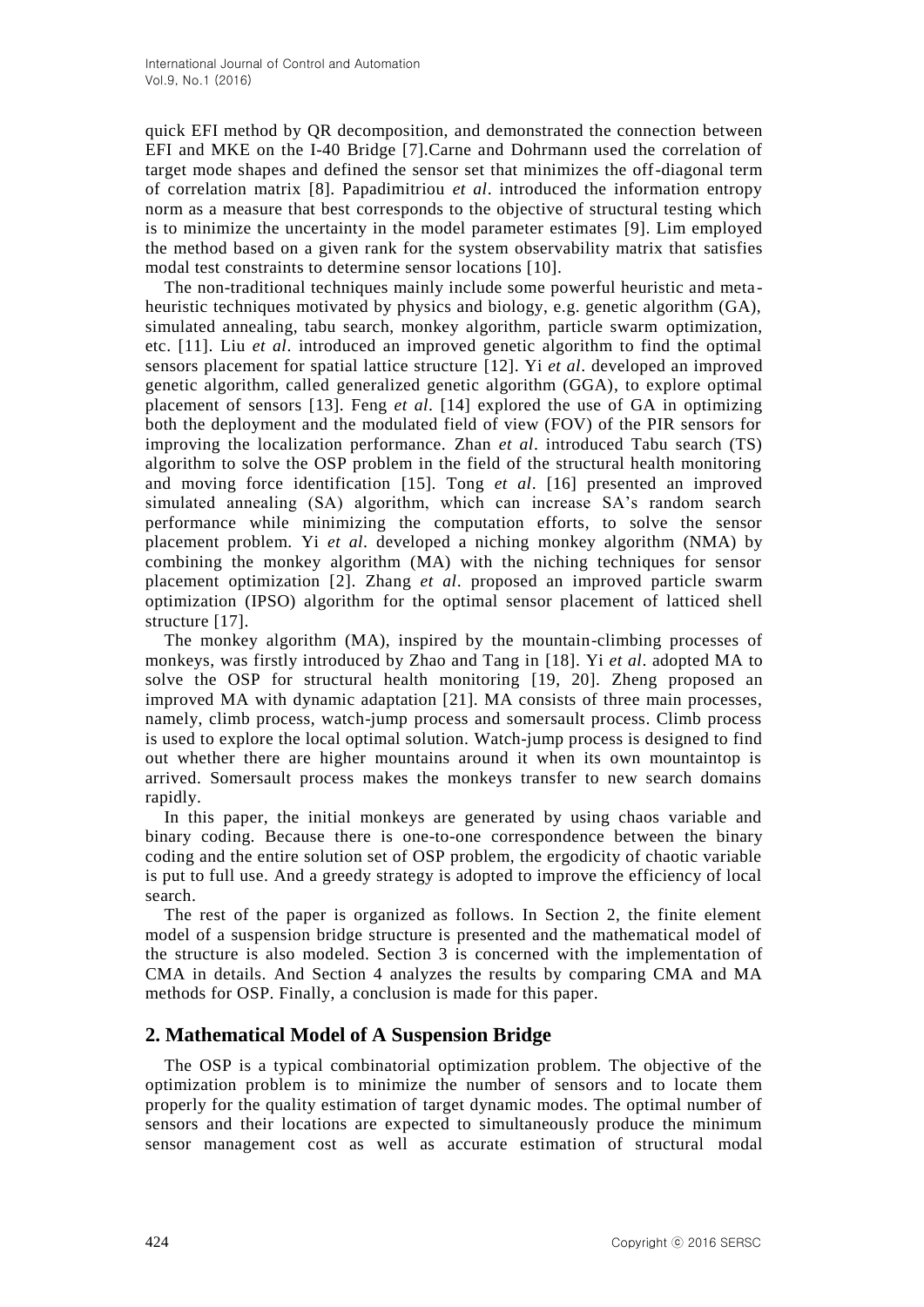parameters [3]. Essentially, the first task of this optimization problem is to analyze the structure and determine the objective function for achieving the optimal solution.

### **2.1. Finite Element Model**

As one of the typical complex structures, a suspension bridge is selected for the example of the OSP. Reinforced concrete stiffening truss system is adopted in the suspension bridge. Reinforced concrete is the material of the main tower. H tower is employed in the transverse bridge. Reinforced concrete truss is applied in stiffening girder. ANSYS13. 0 is used to establish finite element model (FEM) of the bridge. SHELL63 element is used in the bridge panel. BEAM4 unit is used in stiffening girder and bridge tower. LINK10 unit is used in main cable and sling. The FEM of the bridge is shown in Figure 1.



**Figure 1. FEM of the Suspension Bridge**

To obtain the mode shapes data of the suspension bridge, modal analysis is conducted on the FEM of the bridge. Considering the low order modes having larger coefficients, the first 9 mode shapes are extracted, which are shown in Figure 2. And the first 9 modal frequencies are calculated. The first 9 modal frequencies and mode shape characteristics are given in Table 1.



(a) The first mode shape (b) The second mode shape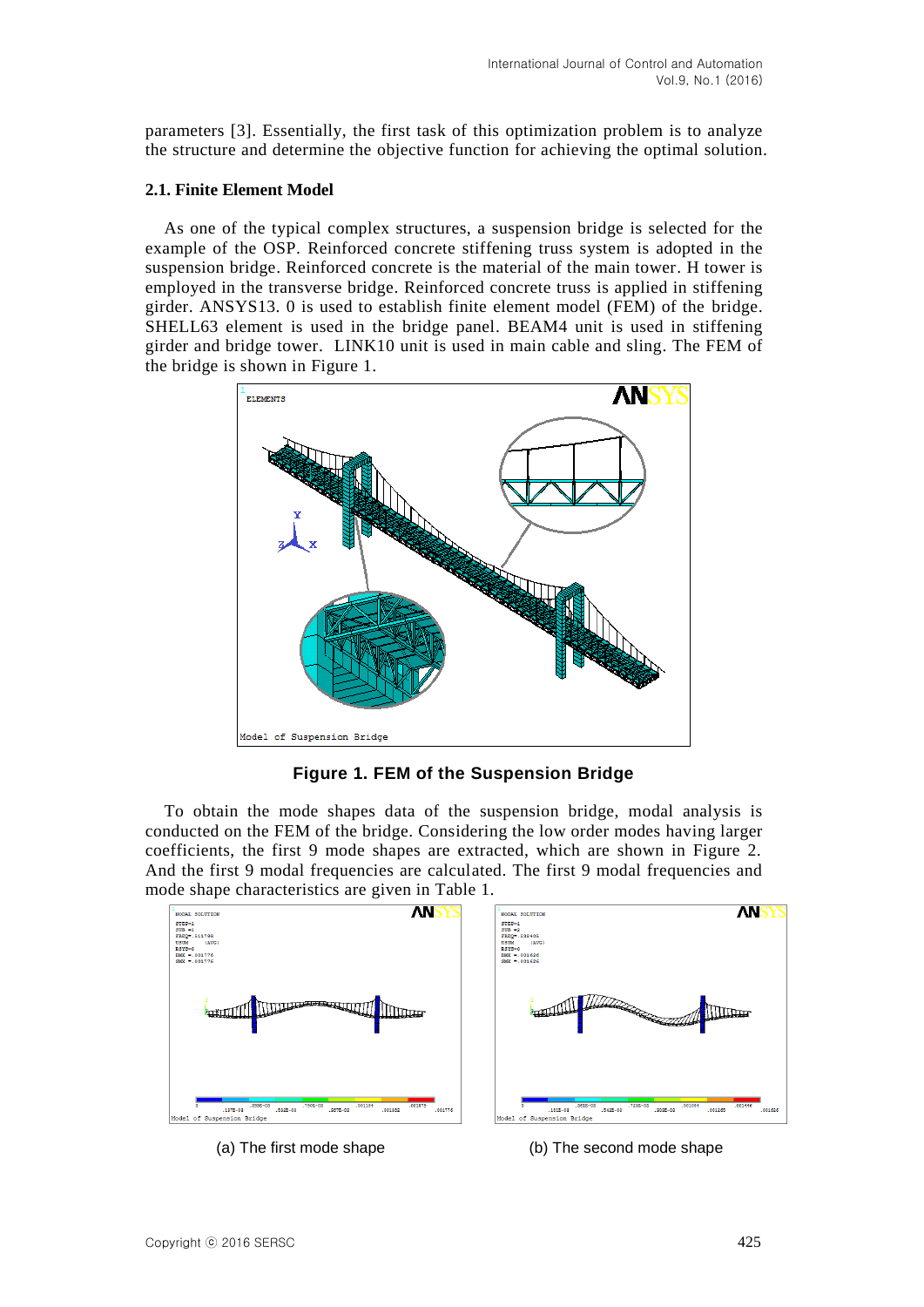International Journal of Control and Automation Vol.9, No.1 (2016)

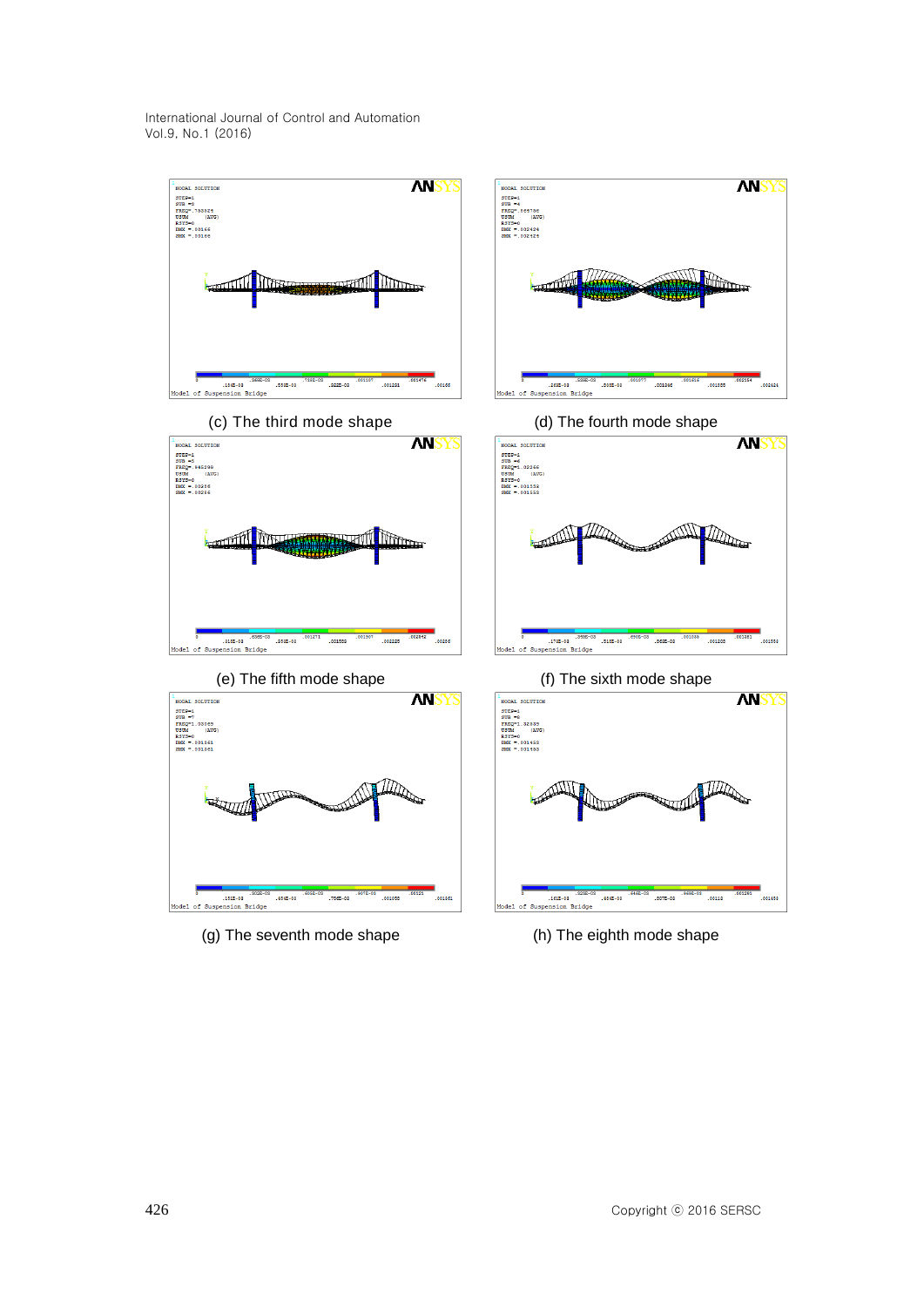International Journal of Control and Automation Vol.9, No.1 (2016)





**Figure 2. The First 9 Mode Shapes of the Bridge**

| Table 1. The First 9 Modal Frequencies and Mode Shape Characteristics |  |  |
|-----------------------------------------------------------------------|--|--|
|-----------------------------------------------------------------------|--|--|

| Order number | Frequency /Hz | Mode shape characteristic                   |
|--------------|---------------|---------------------------------------------|
|              | 0.5118        | Symmetric lateral bending of main beam      |
|              | 0.5384        | Anti-symmetric lateral bending of main beam |
|              | 0.7535        | Symmetric torsion of main beam              |
| 4            | 0.8647        | Symmetric torsion of main beam              |
| 5            | 0.9456        | Symmetric torsion of main beam              |
| 6            | 1.0227        | Symmetric lateral bending of main beam      |
|              | 1.0307        | Anti-symmetric lateral bending of main beam |
| 8            | 1.3254        | Symmetric lateral bending of main beam      |
|              | 1.5650        | Symmetric torsion of main beam              |

### **2.2. Mathematical Model**

Denote  $\Phi_{\text{max}}$  the modal matrix, which consists of the data from modal analysis, where  $n$  is the number of degrees of freedom (DOFs);  $m$  is the mode order. We need to select *s* DOFs from *n* DOFs as the final sensor locations. Modal assurance criterion (MAC), which is a commonly used criterion [3], is applied to evaluate the correlation between the modal vectors so that the measured modal vectors can be easily distinguished. The maximum off-diagonal element of *MAC* is selected as the objective function of the OSP. The mathematical model can be expressed as follows.

$$
f(\boldsymbol{\Phi}_{s \times m}) = \max \left\{ \boldsymbol{M} \boldsymbol{A} \boldsymbol{C}_{ij} = \frac{\left( \boldsymbol{\phi}_{i}^{T} \boldsymbol{\phi}_{j} \right)^{2}}{\left( \boldsymbol{\phi}_{i}^{T} \boldsymbol{\phi}_{i} \right) \left( \boldsymbol{\phi}_{j}^{T} \boldsymbol{\phi}_{j} \right)} \right\}
$$
(1)

where  $0 \le f(\Phi_{s \times m}) \le 1$ ;  $\Phi_{s \times m} = [\phi_1 \phi_2 \cdots \phi_m]$ ;  $\Phi_{s \times m}$  denotes the modal matrix of a solution with *s* DOFs in placement problem;  $\phi_i$  and  $\phi_j$  represent the *i* th and *j* th column vectors in matrix  $\boldsymbol{\Phi}_{s_{x_m}}$ , respectively; and the superscript *T* denotes the transpose of the vector. In equation (1), if the off-diagonal element  $M A C_{ij}$  ( $i \neq j$ ) tends to zero, it indicates that there is little correlation between the modal vector  $\phi$ and the modal vector  $\phi$ <sub>*j*</sub>, that is to say, the modal vector can be distinguished easily.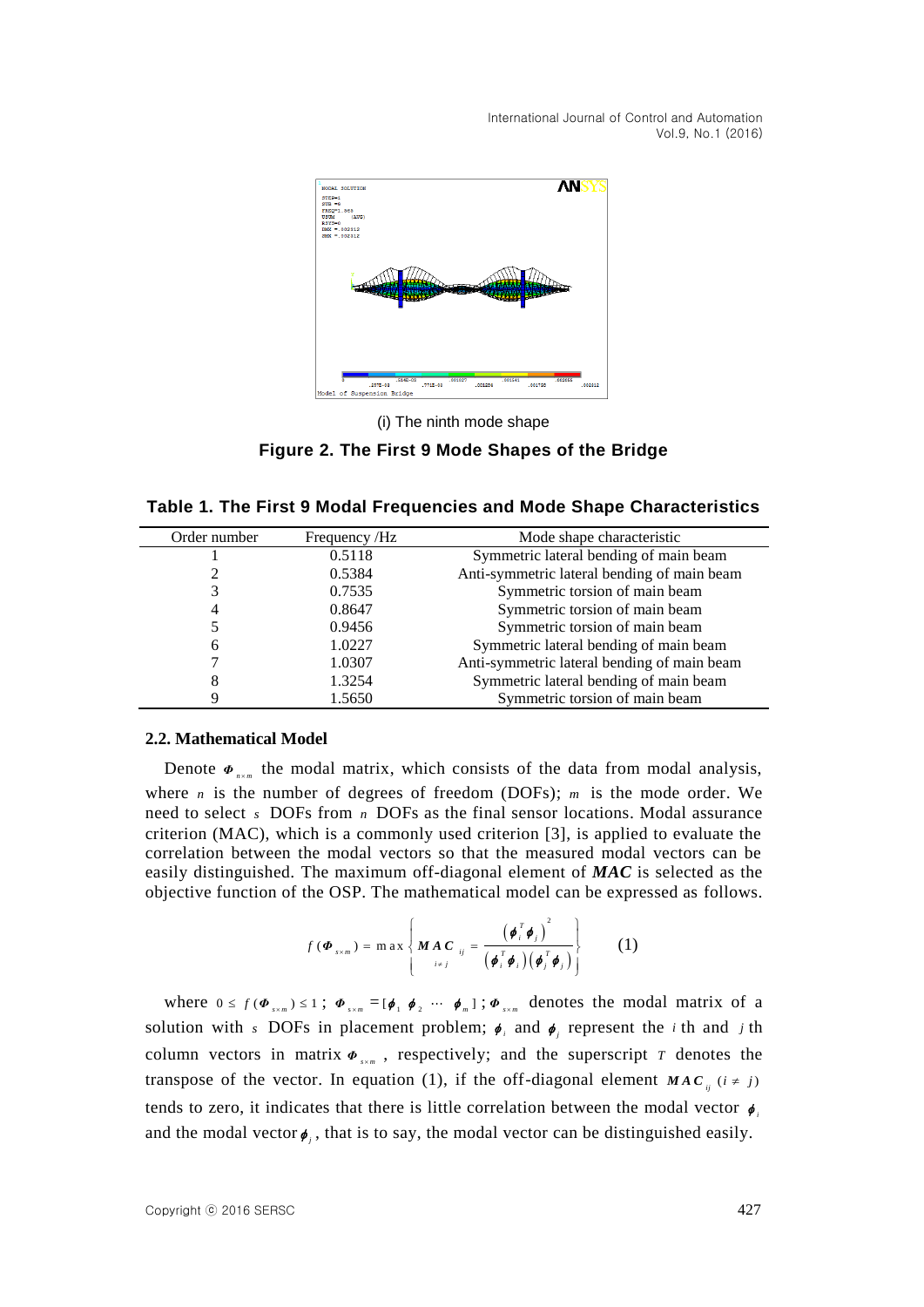# **3. Chaos Monkey Algorithm**

Although the MA can successfully find optimal or near-optimal solutions to the optimization problems with large dimensions and a huge number of local optima, the values of random variable in initialization process, climb process, watch-jump process and somersault process cannot guarantee the ergodicity [2-21]. Inspired by the chaos optimization algorithm [22], similar to those in Refs. [2-21], the idea of chaotic search strategy is introduced to monkey algorithm, which is called chaotic monkey algorithm (CMA), to avoid repeating search in the same domains and falling into local optimum.

In this study, the chaotic variable is used to replace the random variable in CMA, and the binary coding is adopted for the OSP multivariable problems. The details of CMA are described in the following sections.

## **3.1. Binary Coding**

Binary coding is intuitive and convenient for the OSP, so it is adopted for the optimal sensor placement problem. Let  $n$  denote the initial number of candidate sensors and *s* denote the final number of sensors determined. The binary coding for a solution can be expressed as  $X = (x_0, x_1, \dots, x_j, \dots, x_n)^T$ ,  $j \in \{1, 2, \dots, n\}$ . If  $x_j$  is 1, there is a sensor on that DOF. If  $x_j$  is 0, there is no sensor on that DOF. And the condition

1 *n j j*  $x_i = s$  $\sum_{j=1} x_j = s$  is satisfied.

The conversion between binary coding  $X$  and modal matrix  $\boldsymbol{\varphi}_{s_{x_m}}$  is the process of removing the rows of  $\Phi_{n \times m}$ . In this process, remove those rows of  $\Phi_{n \times m}$  corresponding to those  $\{x_j | x_j = 0, j \in [1, 2, \dots, n]\}$  in *X*. For convenience, this process is represented by equation (2).

$$
\boldsymbol{\Phi}_{s \times m} = g \left( \boldsymbol{\Phi}_{n \times m}, \boldsymbol{X}_{n \times 1} \right) \tag{2}
$$

where  $\Phi_{\text{sym}}$  is the modal matrix of a solution with *s* sensors in OSP;  $X_{\text{max}}$  is the binary coding corresponding to a solution.

For a simple example, substituting  $n = 4$ ,  $m = 2$ ,  $s = 3$  and  $X_{4 \times 1} = (1, 0, 1, 1)^T$  into

equation (2), and take  $\boldsymbol{\varPhi}_{4\times 2}$ 1 5 2 6 3 7 4 8  $\begin{vmatrix} 1 & 5 \end{vmatrix}$  $\vert$   $\vert$  $=\begin{vmatrix} 2 & 0 \\ 3 & 7 \end{vmatrix}$  $\vert \hspace{.8cm} \vert$  $\begin{bmatrix} 4 & 8 \end{bmatrix}$ as the input modal matrix of function  $g$ , the

output modal matrix of 
$$
g
$$
 is  $\boldsymbol{\Phi}_{3\times 2} = g \begin{bmatrix} 1 & 5 & 1 & 1 \\ 2 & 6 & 0 & 0 \\ 3 & 7 & 1 & 1 \\ 4 & 8 & 1 & 1 \end{bmatrix} = \begin{bmatrix} 1 & 5 & 0 & 0 \\ 0 & 1 & 0 & 0 \\ 0 & 0 & 1 & 0 \\ 0 & 0 & 0 & 0 \end{bmatrix} = \begin{bmatrix} 1 & 5 & 0 & 0 \\ 3 & 7 & 0 & 0 \\ 3 & 7 & 0 & 0 \\ 4 & 8 & 0 & 0 \end{bmatrix}$  can be

easily obtained by deleting the 2nd row of  $\Phi_{4 \times 2}$ .

### **3.2. Initialization**

The characteristics of ergodicity and randomness of chaotic variable can make the chaos optimization algorithm jump out of local optimum, and speed up the search process. In order to avoid falling into local optimum, chaotic search strategy,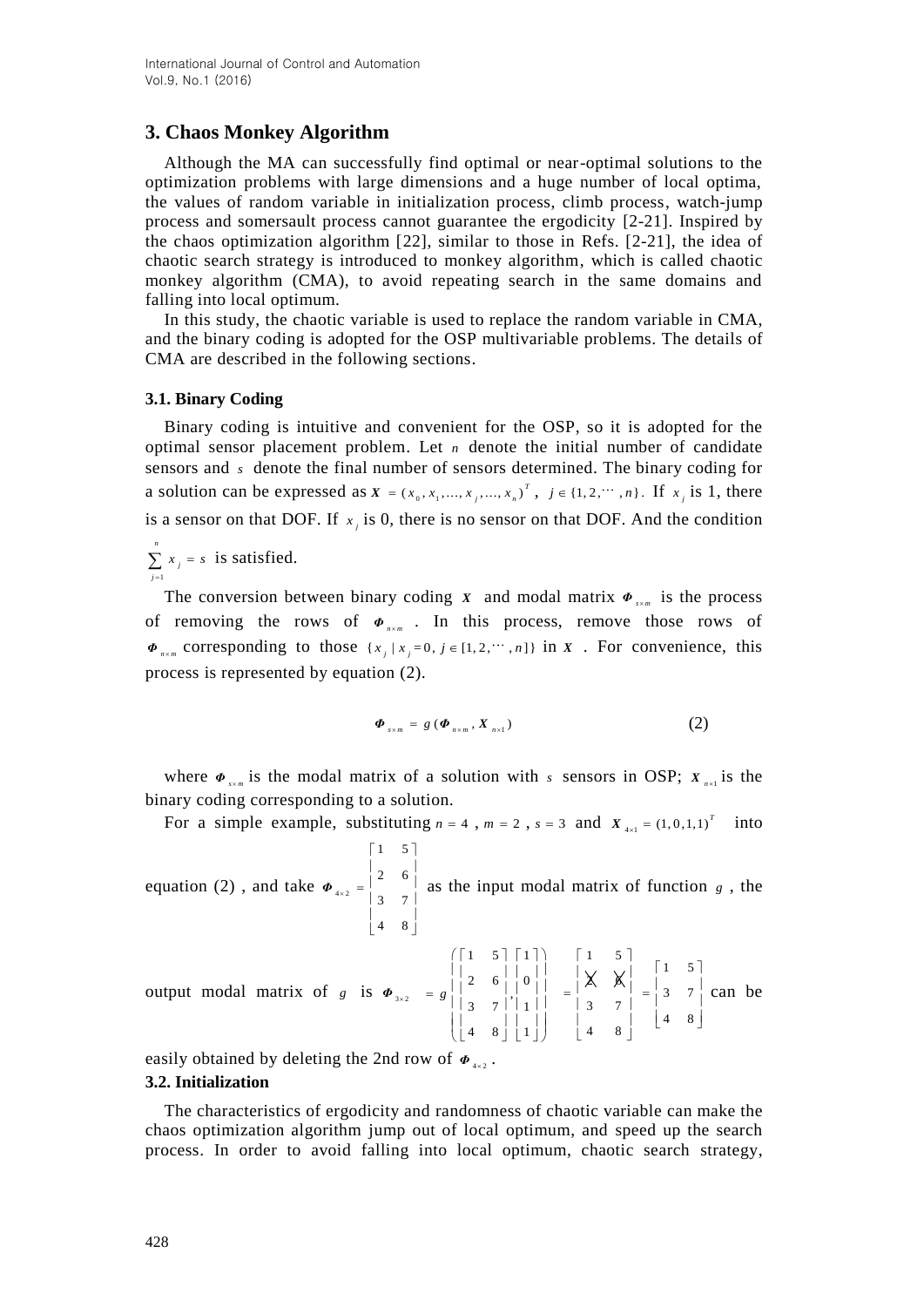instead of random process, is introduced to determine the values of random variable of monkey algorithm.

Here, the well-known logistic map is adopted:

$$
c_{i+1} = 4 \cdot c_i \cdot (1 - c_i) \tag{3}
$$

where  $c_i$  is chaotic variable;  $0 < c_i < 1$ ;  $c_0 \notin \{0, 0.25, 0.75, 1\}$ .

The binary coding of monkey is generated by using Algorithm 1. This algorithm is executed  $N$  times when the size of monkeys' population is  $N$ . In the implementation of Algorithm 1, the order of bits is changed, but the number of 0 and the number of 1 are not changed. So there is a one-to-one correspondence between the positions of monkeys (binary coding set) and the solution set of OSP.

#### **3.3 Climb Process**

 $\overline{a}$ 

Climb process is used to explore the local optimal solution. In other words, climb process can generate a better position than previous one by changing some bits of current position *X* .

| <b>Algorithm 1 Chaotic Shuffle</b>                                             |
|--------------------------------------------------------------------------------|
| <b>Input:</b> The number of candidate DOFs $n$ and the number of sensors $s$ . |
| Set $X = (\underbrace{1,1,\ldots,1}_{}, \underbrace{0,0,\ldots,0}_{})^T$       |
| $n - s$<br>$\mathcal{S}$                                                       |
| For i from $n$ to 1:                                                           |
| Set $i = 1 + c \times i$ , where c is chaotic variable, and $c \in (0,1)$ .    |
| Set <i>i</i> is the <i>nearest</i> integer not greater than $i$ .              |
| Swap $(X(i), X(j))$ .                                                          |
| Return $X$                                                                     |
| <b>Output:</b> The chaotic coding of a solution $X$ .                          |

In order to raise the efficiency of climb process, a kind of greedy local search strategy is adopted. The best DOF is selected in each step. The entire process is executed  $N_c$  times for each monkey as depicted in Algorithm 2.

#### **Algorithm 2** Climb Process

| <b>Input:</b> The position of a monkey $X = (x_0, x_1, \dots, x_j, \dots, x_n)^T$ .                                     |
|-------------------------------------------------------------------------------------------------------------------------|
| Set $X_{\text{best}} = \text{null}$                                                                                     |
| For j from 1 to $n$ :                                                                                                   |
| If $x_i = 0$ then                                                                                                       |
| Set $x_i = 1$                                                                                                           |
| If $X_{best}$ = null or $f(g(\boldsymbol{\Phi}_{n \times m}, X)) < f(g(\boldsymbol{\Phi}_{n \times m}, X_{best}))$ then |
| Set $X_{best} = X$                                                                                                      |
| Set $x_i = 0$                                                                                                           |
| If $X_{best} = null$ then                                                                                               |
| Return null                                                                                                             |
| Set $X = X_{best}$ (Note: there are $s + 1$ , $x_i = 1$ in current X)                                                   |
| Set $X_{best}$ = null                                                                                                   |
| For $j$ from 1 to $n$ :                                                                                                 |
| If $x_i = 1$ then                                                                                                       |
| Set $x_i = 0$                                                                                                           |
| If $X_{best}$ = null or $f(g(\boldsymbol{\Phi}_{n \times m}, X)) < f(g(\boldsymbol{\Phi}_{n \times m}, X_{best}))$ then |
| Set $X_{\text{best}} = X$                                                                                               |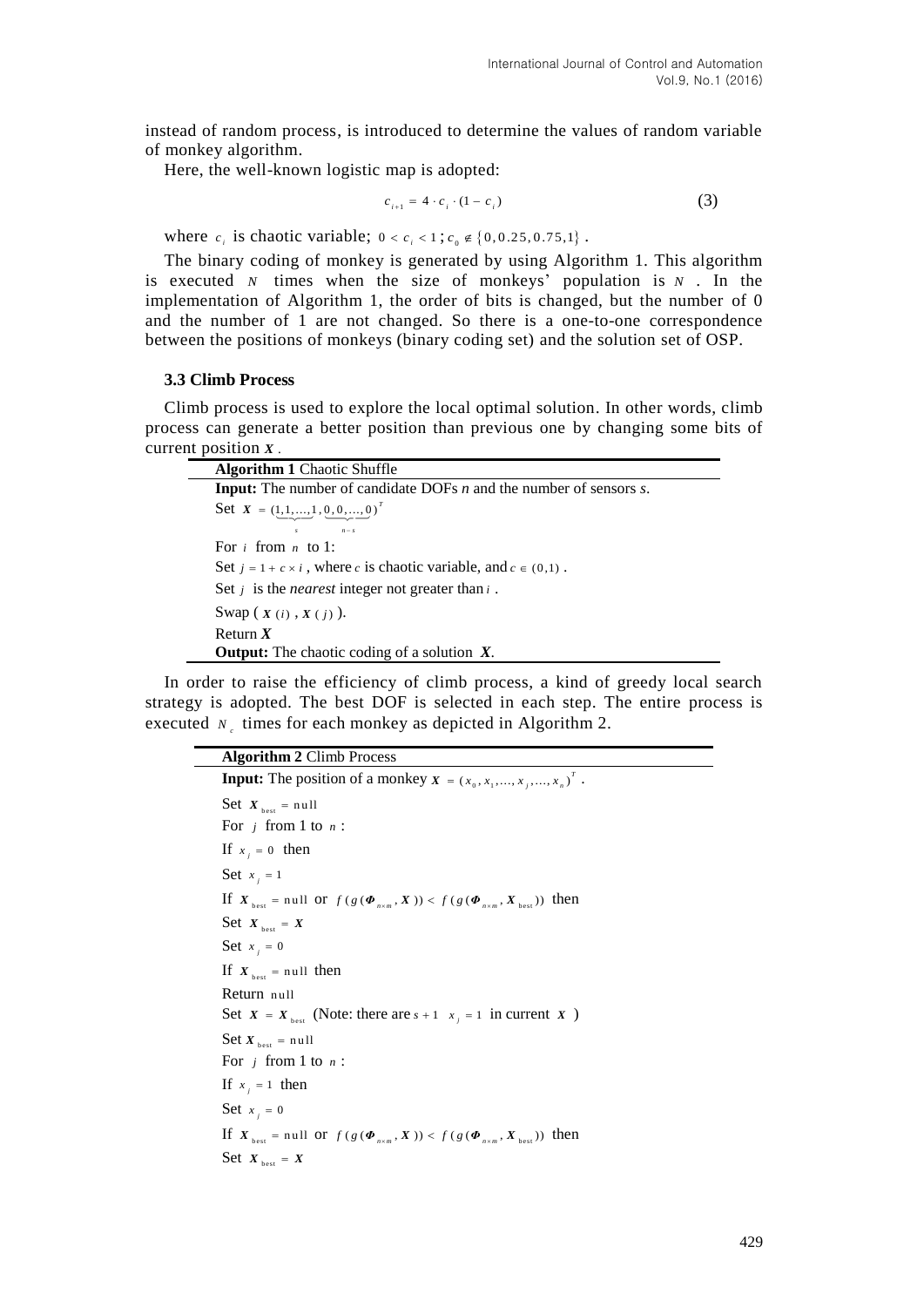International Journal of Control and Automation Vol.9, No.1 (2016)

> Set  $x_j = 1$ If  $X_{best} = null$  then Return null  $Return X_{best}$ **Output:** A better position  $X_{best}$  than previous one.

**Step 1:** A DOF from the  $n-s$  DOFs with no sensor is determined by the value of objective function. For example, the DOF leading to the smallest value of objective function is chosen. After a sensor is placed on the DOF, the number of sensors is increased form s to  $s + 1$ , and the modal matrix is changed from  $\Phi_{s \times m}$  to  $\Phi_{(s+1)\times m}$ .

**Step 2:** A DOF from the  $s + 1$  DOFs with sensor is determined by the value of objective function. For example, the DOF leading to the smallest value of objective function is chosen. After a sensor is removed from the DOF, the number of sensors is decreased form  $s + 1$  to  $s$ , and the modal matrix is changed from  $\Phi_{(s+1)\times m}$  to  $\Phi_{s\times m}$ .

In the end of Algorithm 2, the number of 0 and the number of 1 are not changed. So, there is a one-to-one correspondence between the positions of monkeys (binary coding set) and the solution set of OSP.

Applying the method by Carne and Dohrmann [8], the maximum off-diagonal element of *MAC* is calculated efficiently by only adding or deleting one DOF. So the efficiency of Algorithm 2 is significantly improved. The procedure of the method, depicted in formula (4), is used to add one sensor at a time.

$$
\left(\boldsymbol{M}\boldsymbol{A}\boldsymbol{C}_{ij}\right)_k = \frac{(a_{ij} + \phi_{ki}\phi_{kj})(a_{ij} + \phi_{ki}\phi_{kj})}{(a_{ii} + \phi_{ki}\phi_{ki})(a_{jj} + \phi_{kj}\phi_{kj})}
$$
(4)

where  $a_{ij}$  are the elements of  $A = \boldsymbol{\phi}_{s \times m}^T \boldsymbol{\phi}_{s \times m}$ ;  $\phi_{ki}$  and  $\phi_{kj}$  are the elements of  $\boldsymbol{\phi}_{n \times m}$ .

### **3.4 Watch-Jump Process**

The purpose of watch-jump process is designed to find out whether there are higher mountains around it and when its own mountaintop is arrived. For a CMA with binary representation, the watch-jump process is generally performed by independently and chaotically swapping two bits with different values (e.g. one is 1, another is 0). The entire process is executed  $N_{\nu}$  times for each monkey as depicted in Algorithm 3. In the implementation of Algorithm 3, the number of 0 and the number of 1 are not changed. So there is a one-to-one correspondence between the positions of monkeys (binary coding set) and the solution set of OSP.

| <b>Algorithm 3</b> Watch-jump Process                                                                                          |
|--------------------------------------------------------------------------------------------------------------------------------|
| <b>Input:</b> The position of a monkey $X = (x_0, x_1, \dots, x_n, \dots, x_n)^T$ .                                            |
| Set $X_{best} = X$                                                                                                             |
| Random select $x_{a}$ from { $x_{i}$   $x_{i}$ = 1, $j \in [1, n]$ }                                                           |
| Random select $x_{i}$ from $\{x_{i}   x_{i} = 0, j \in [1, n]\}$                                                               |
| Set $x_a = 0$ and $x_b = 1$                                                                                                    |
| If $f(g(\boldsymbol{\Phi}_{n \times m}, X)) < f(g(\boldsymbol{\Phi}_{n \times m}, X_{best}))$ is better than previous one then |
| Set $X_{best} = X$                                                                                                             |
| <b>Output:</b> A better position $X_{best}$ than previous one.                                                                 |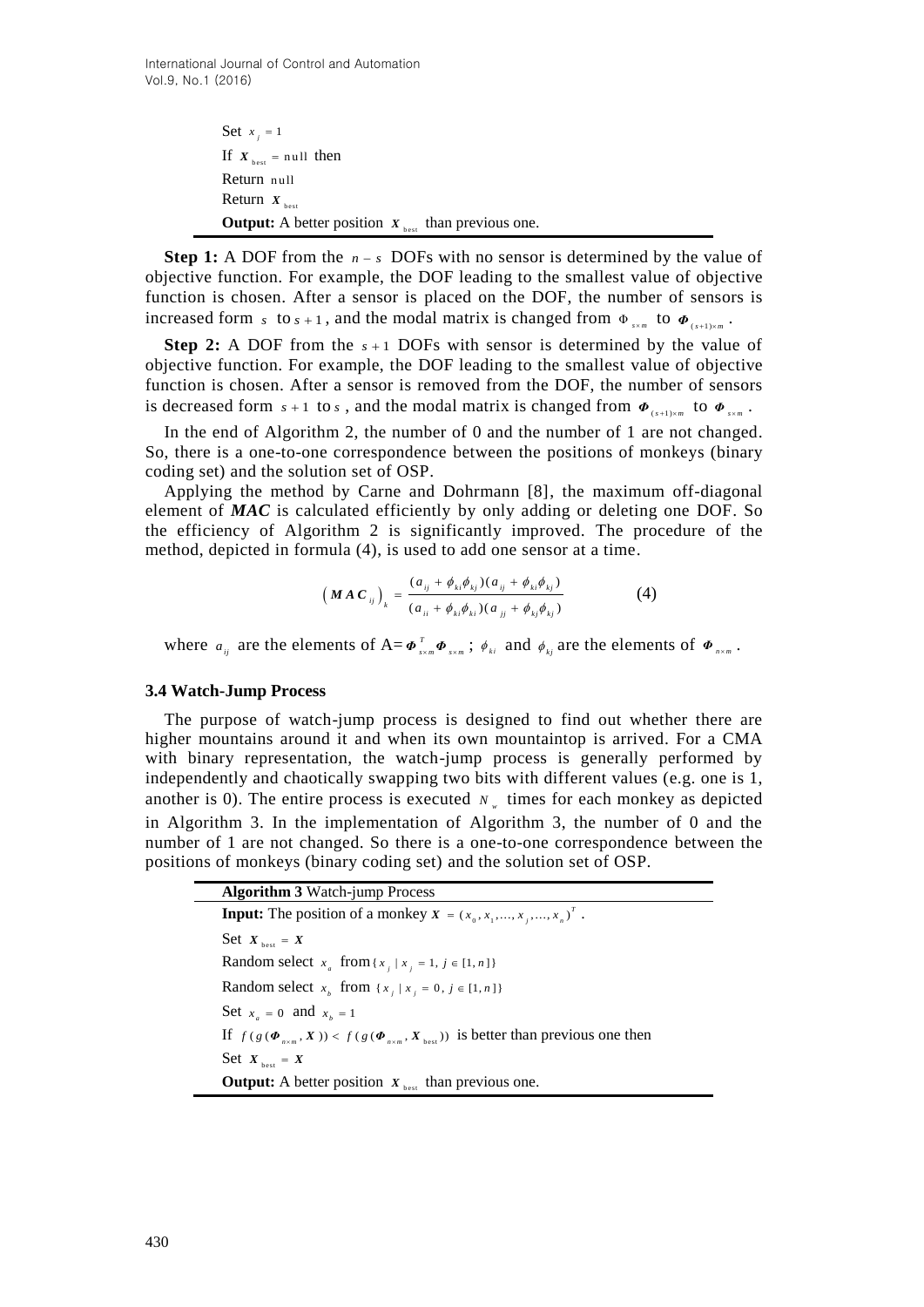### **3.5 Somersault Process**

Somersault process makes the monkeys transfer to new search domains rapidly. If, after a monkey exhausts its neighbor position, no one is better than its current position, then the somersault process is executed to generate a new position.

For all monkeys  $X_i = (x_{i_0}, x_{i_1},...,x_{i_j},...,x_{i_n})^T$ ,  $i \in \{1, 2, ..., N\}$ , the somersault process is as follows:

(1) The coordinate of monkeys' center  $X_{\text{center}}$  is calculated, and the top 10 bits of *X*<sub>center</sub> are found.

(2) A bit is chaotically selected from the top 10 bits, which is always set to 1 for monkeys who need to execute the somersault process.

(3) The process similar to Algorithm 1 is performed for each monkey to chaotically generate other  $s - 1$  bits.

The entire process is depicted in Algorithm 4. At the end of Algorithm 4, the number of 1 is s in binary coding. So there is a one-to-one correspondence between the positions of monkeys (binary coding set) and the solution set of OSP.

| <b>Algorithm 4 Somersault Process</b>                                                                                                                             |
|-------------------------------------------------------------------------------------------------------------------------------------------------------------------|
| <b>Input:</b> The positions of all monkeys $X_i = (x_{i0}, x_{i1},, x_{i1},, x_{in})^T$ , $i \in \{1, 2, \dots, N\}$ .                                            |
| Set $X_{\text{center}} = \frac{1}{N} \left( \sum_{i=1}^{N} x_{i1}, \sum_{i=1}^{N} x_{i2}, \dots, \sum_{i=1}^{N} x_{ij}, \dots, \sum_{i=1}^{N} x_{in} \right)^{T}$ |
| Chaotically select a k from $\left\{ k \mid k \in \arg \text{top } 10 \left( X_{\text{center}}(j) \right) \right\}$                                               |
| For each monkey:                                                                                                                                                  |
| Chaotically generate a new position and guarantee $X_{new}(k) = 1$                                                                                                |
| Set $X = X_{new}$                                                                                                                                                 |
| <b>Output:</b> The positions of all monkeys $X_i = (x_{i0}, x_{i1},, x_{ij},, x_{in})^T$ , $i \in \{1, 2, , N\}$ .                                                |

The termination condition of CMA is determined by  $N_{\text{max}}$  (the maximum number of iterations). If the termination condition is satisfied after the somersault process, then the CMA outputs the best solution that appears in the whole process of CMA; otherwise, go to the climb process. It is also important to note that the best solution should be updated at each step of CMA.

The flow chart about above processes is shown in Figure 3.

## **4. Analysis of the Results**

In order to show the effectiveness of CMA for OSP problem, the result of sensor placements by CMA is compared with that by MA. The original data is generated by the FEM of the suspension bridge as described in section 2.1. The modal matrix is obtained by processing the original data. The objective function of OSP problem is  $f(\boldsymbol{\Phi}_{s \times m})$  which is defined in section 2.2.

The problem of parameters selection in CMA for OSP is studied. After trial and error, a group of optimal parameters are determined. The maximum number of iteration  $N_{\text{max}} = 50$ , the maximum number of allowed climb process  $N_c = 30$ , the maximum number of allowed watch-jump process  $N<sub>w</sub> = 30$ , the size of monkeys' population  $N = 5$ . In order to guarantee the effectiveness of comparison between CMA and MA, the same parameters are set to both of the two algorithms.

For the purpose of test convenience, the nodes are selected only from the nodes on the edges of bridge. There are 107 nodes on each edge. The total number of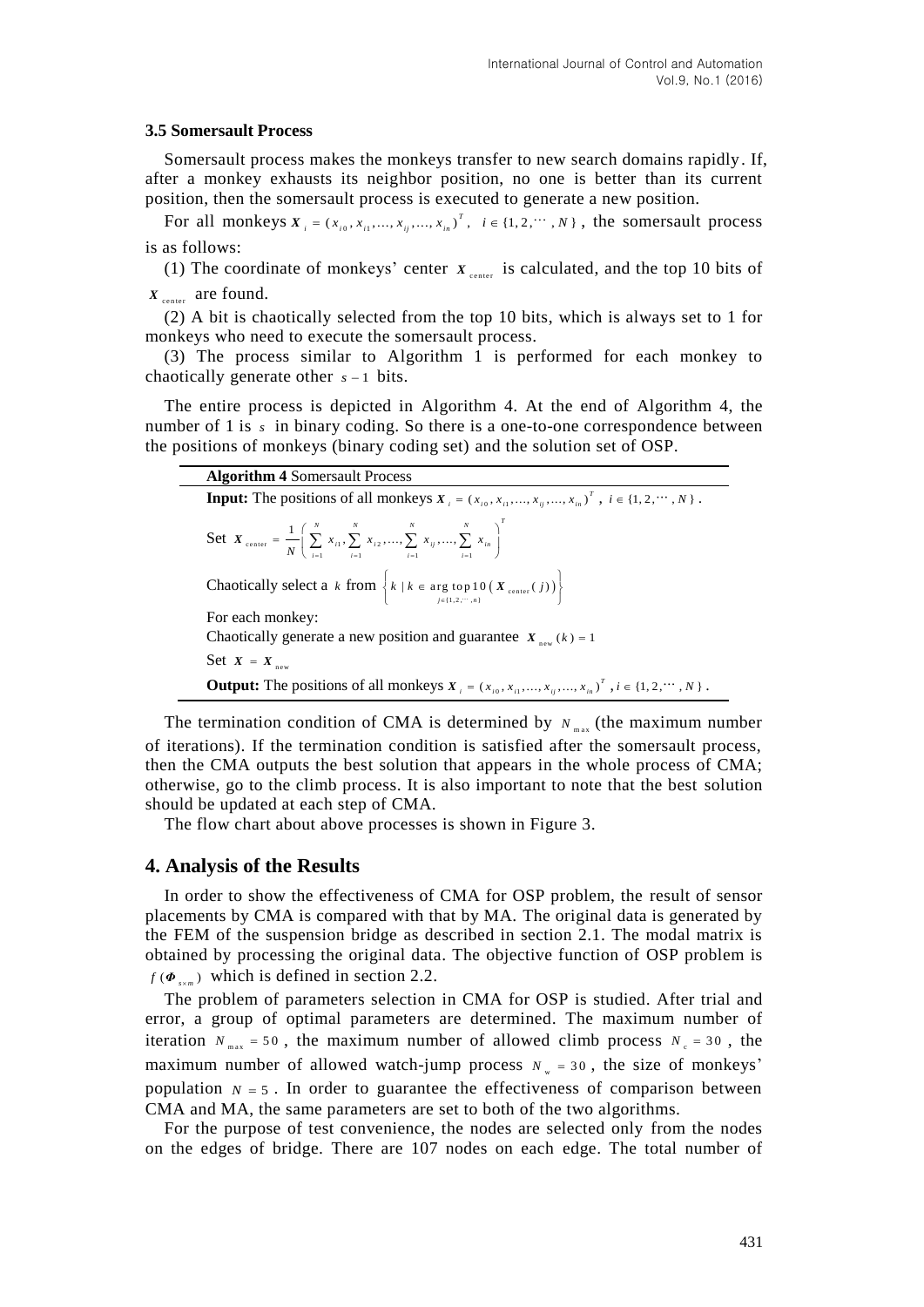nodes is 214. The displacements of nodes on x-axis are so weak that it is difficult to measure, so the displacements of nodes on y-axis and z-axis are considered as the candidates of DOFs. In other words, the number of the candidate DOFs is  $214 \times 2 = 428$ . Suppose there are 18 sensors being used to measure the displacements, the specific problem now is that how to minimize the objective function  $f(\boldsymbol{\Phi}_{s \times m})$ . Here,  $\Phi_{s \times m} = \Phi_{18 \times 9}$ , where the rows are selected from the rows of  $\Phi_{428 \times 9}$ ; 9 represents the number of mode shapes needed to measure.

The difference between CMA and MA is search strategy and coding format. In CMA, the initial monkeys are generated by using chaos variable and binary coding to enhance the global search capability, and a greedy strategy is adopted to improve the efficiency of local search. In MA, the initial monkeys are generated by using random variable and decimal coding reduces the global search capability, and random search strategy is adopted in climb process.



**Figure 3. Flow Chart of CMA for OSP Problem**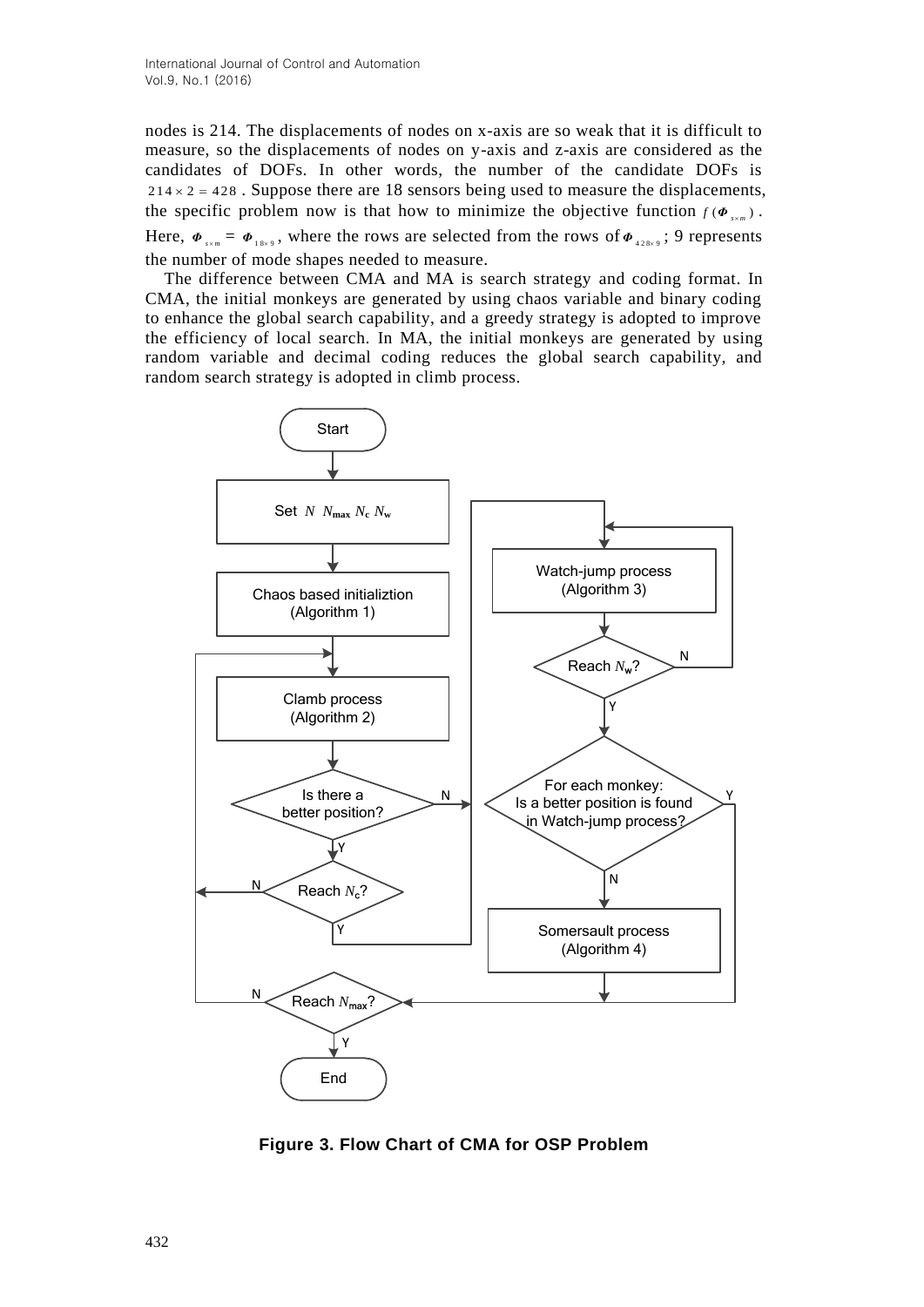MA and CMA for OSP are implemented by using  $g_{++}$  4.8.1 compiler. The statistical results are listed in Table 2. As illustrated in Table 2, the mean, standard deviation, minimum and maximum by CMA are less than those by MA, and the average run time of CMA is slightly longer than that of MA. Figure 4 shows that the sensors' placement by CMA.

| Method     | Minimum  | Mean     | Maximum  | Std. dev. | Ave.Time |
|------------|----------|----------|----------|-----------|----------|
|            |          |          |          |           | . S !    |
| MA         | 0.032394 | 0.044347 | 0.069189 | 0.011050  | 1.318000 |
| <b>CMA</b> | 0.021615 | 0.034692 | 0.043806 | 0.006668  | 1.466400 |
|            |          |          |          |           |          |

**Table 2. Statistical results for OSP by using CMA and MA methods**



**Figure 4. Placement of Sensors by CMA**

# **5. Conclusions**

In this paper, a new MA, called chaotic monkey algorithm (CMA) is presented. And then this CMA is adopted to solve the optimal sensor placement problem. Unlike the traditional MA, this method is improved by introducing chaotic searching strategy and using binary encoding. And this study takes a suspension bridge to verify the proposed approach. Modal analysis is carried out to extract the first 9 order mode shapes. The maximum off-diagonal element of *MAC* is selected as the objective function of OSP problem. Initialization, climb process, watch-jump process and somersault process are described as means for searching the optimal solution. The sensors' placement result is influenced by the parameters of the algorithm which are determined after trial and error. The advantage of CMA in the OSP problem is shown by comparing the statistical results of CMA and MA.